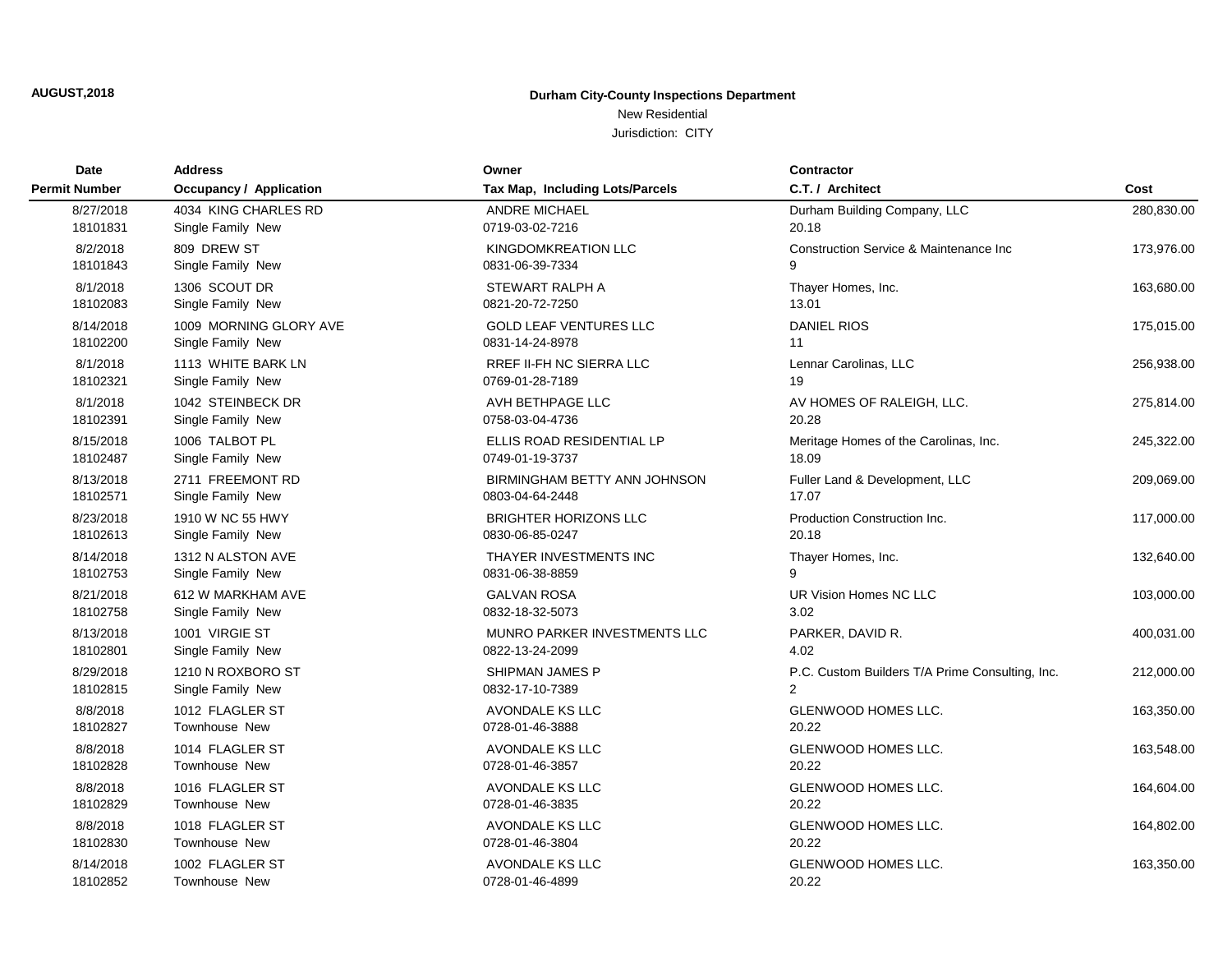New Residential

| Date          | <b>Address</b>                 | Owner                           | Contractor                        |            |
|---------------|--------------------------------|---------------------------------|-----------------------------------|------------|
| Permit Number | <b>Occupancy / Application</b> | Tax Map, Including Lots/Parcels | C.T. / Architect                  | Cost       |
| 8/14/2018     | 1004 FLAGLER ST                | AVONDALE KS LLC                 | GLENWOOD HOMES LLC.               | 128,238.00 |
| 18102853      | Townhouse New                  | 0728-01-46-4879                 | 20.22                             |            |
| 8/14/2018     | 1006 FLAGLER ST                | AVONDALE KS LLC                 | <b>GLENWOOD HOMES LLC.</b>        | 129,360.00 |
| 18102854      | Townhouse New                  | 0728-01-46-4849                 | 20.22                             |            |
| 8/14/2018     | 1008 FLAGLER ST                | AVONDALE KS LLC                 | <b>GLENWOOD HOMES LLC.</b>        | 164,802.00 |
| 18102855      | <b>Townhouse New</b>           | 0728-01-46-4829                 | 20.22                             |            |
| 8/2/2018      | 207 KALMIA DR                  | PULTE HOME COMPANY LLC          | Pulte Home Company, LLC           | 122,232.00 |
| 18102898      | Single Family New              | 0769-01-17-6232                 | 19                                |            |
| 8/20/2018     | 1424 N DUKE ST                 | CARDINAL WEST BUILDING COMPANY  | Hetherington, Stephen Michael     | 226,116.00 |
| 18102934      | Single Family New              | 0822-16-84-0255                 | 3.02                              |            |
| 8/2/2018      | 1106 BIRCHBARK RD              | PULTE HOME COMPANY LLC          | Pulte Home Company, LLC           | 250,000.00 |
| 18102990      | Single Family New              | 0811-13-13-0372                 | 20.17                             |            |
| 8/6/2018      | 228 NEWBERRY LN                | MANTE MASONRY INC               | Gitto, Peter                      | 200,000.00 |
| 18103046      | Single Family New              | 0851-04-61-5657                 | 18.04                             |            |
| 8/23/2018     | 1003 FLAGLER ST                | AVONDALE KS LLC                 | GLENWOOD HOMES LLC.               | 163,548.00 |
| 18103070      | Townhouse New                  | 0728-01-46-5705                 | 20.22                             |            |
| 8/23/2018     | 1005 FLAGLER ST                | AVONDALE KS LLC                 | GLENWOOD HOMES LLC.               | 164,604.00 |
| 18103071      | Townhouse New                  | 0728-01-46-4785                 | 20.22                             |            |
| 8/23/2018     | 1007 FLAGLER ST                | AVONDALE KS LLC                 | GLENWOOD HOMES LLC.               | 129,360.00 |
| 18103072      | Townhouse New                  | 0728-01-46-4755                 | 20.22                             |            |
| 8/23/2018     | 1009 FLAGLER ST                | AVONDALE KS LLC                 | GLENWOOD HOMES LLC.               | 163,548.00 |
| 18103073      | Townhouse New                  | 0728-01-46-4715                 | 20.22                             |            |
| 8/2/2018      | 119 HISTORY PL                 | <b>GHD-STERLING LLC</b>         | True Homes, LLC                   | 263,934.00 |
| 18103074      | Single Family New              | 0747-02-89-0725                 | 20.14                             |            |
| 8/8/2018      | 2007 FRONT ST                  | FAIRVIEW LAND & VENTURE II LLC  | ROBUCK HOMES TRIANGLE, LLC        | 217,480.00 |
| 18103079      | Townhouse New                  | 0813-20-81-2424                 | 17.05                             |            |
| 8/8/2018      | 2009 FRONT ST                  | FAIRVIEW LAND & VENTURE II LLC  | ROBUCK HOMES TRIANGLE, LLC        | 215,110.00 |
| 18103080      | Townhouse New                  | 0813-20-81-1493                 | 17.05                             |            |
| 8/8/2018      | 2011 FRONT ST                  | FAIRVIEW LAND & VENTURE II LLC  | ROBUCK HOMES TRIANGLE, LLC        | 217,480.00 |
| 18103081      | <b>Townhouse New</b>           | 0813-20-81-1453                 | 17.05                             |            |
| 8/1/2018      | 1103 MONTAGUE AVE              | RREF II-FH NC SIERRA LLC        | Lennar Carolinas, LLC             | 204,996.00 |
| 18103101      | Single Family New              | 0769-01-17-6699                 | 19                                |            |
| 8/13/2018     | 1057 FITCHIE PL                | ELLIS ROAD RESIDENTIAL LP       | Ashton Raleigh Residential L.L.C. | 184,140.00 |
| 18103111      | Townhouse New                  | 0749-01-18-0932                 | 18.09                             |            |
| 8/13/2018     | 1059 FITCHIE PL                | ELLIS ROAD RESIDENTIAL LP       | Ashton Raleigh Residential L.L.C. | 142,135.00 |
| 18103112      | Townhouse New                  | 0749-01-18-0924                 | 18.09                             |            |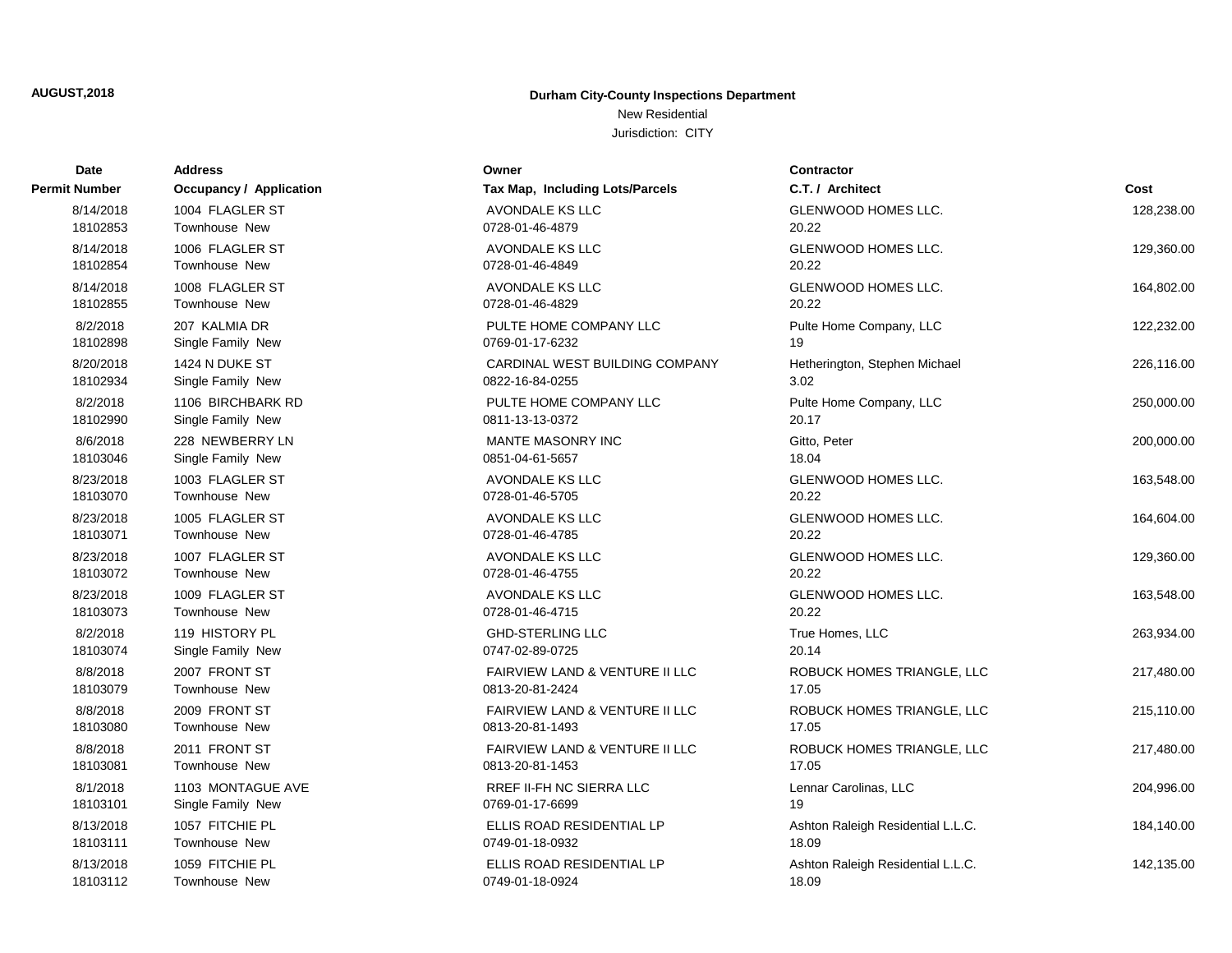New Residential

| Date          | <b>Address</b>          | Owner                                   | <b>Contractor</b>                        |               |
|---------------|-------------------------|-----------------------------------------|------------------------------------------|---------------|
| Permit Number | Occupancy / Application | Tax Map, Including Lots/Parcels         | C.T. / Architect                         | Cost          |
| 8/13/2018     | 1061 FITCHIE PL         | ELLIS ROAD RESIDENTIAL LP               | Ashton Raleigh Residential L.L.C.        | 132,565.00    |
| 18103113      | Townhouse New           | 0749-01-18-0916                         | 18.09                                    |               |
| 8/13/2018     | 1063 FITCHIE PL         | ELLIS ROAD RESIDENTIAL LP               | Ashton Raleigh Residential L.L.C.        | 142,135.00    |
| 18103114      | <b>Townhouse New</b>    | 0749-01-18-0908                         | 18.09                                    |               |
| 8/13/2018     | 1065 FITCHIE PL         | ELLIS ROAD RESIDENTIAL LP               | Ashton Raleigh Residential L.L.C.        | 132,565.00    |
| 18103115      | <b>Townhouse New</b>    | 0749-01-18-0909                         | 18.09                                    |               |
| 8/13/2018     | 1067 FITCHIE PL         | ELLIS ROAD RESIDENTIAL LP               | Ashton Raleigh Residential L.L.C.        | 184,140.00    |
| 18103116      | <b>Townhouse New</b>    | 0749-01-09-9092                         | 18.09                                    |               |
| 8/1/2018      | 1035 STEINBECK DR       | AVH BETHPAGE LLC                        | AV HOMES OF RALEIGH, LLC.                | 211,068.00    |
| 18103140      | Single Family New       | 0758-03-04-6870                         | 20.28                                    |               |
| 8/15/2018     | 1502 ANTHOLOGY DR       | AVH BETHPAGE LLC                        | AV HOMES OF RALEIGH, LLC.                | 295,512.00    |
| 18103141      | Single Family New       | 0758-03-22-9770                         | 20.28                                    |               |
| 8/27/2018     | 1055 STILLWELL DR       | <b>BOULEVARD FOREST &amp; TREES LLC</b> | Fortune-Johson, Inc                      | 13,908,258.00 |
| 18103183      | Residential (2) New     | 0800-51-50-4870                         | 20.18                                    |               |
| 8/22/2018     | 1010 STILLWELL DR       | BOULEVARD PROP LTD PRTNRSHP             | Fortune-Johson, Inc                      | 7,824,846.00  |
| 18103184      | Residential (2) New     | 0800-51-50-4870                         | 20.18                                    |               |
| 8/22/2018     | 1045 STILLWELL DR       | <b>BOULEVARD FOREST &amp; TREES LLC</b> | Fortune-Johson, Inc.                     | 2,160,741.00  |
| 18103185      | Residential (2) New     | 0800-51-50-4870                         | 20.18                                    |               |
| 8/22/2018     | 1040 STILLWELL DR       | BOULEVARD PROP LTD PRTNRSHP             | Fortune-Johson, Inc                      | 2,160,741.00  |
| 18103186      | Residential (2) New     | 0800-51-50-4870                         | 20.18                                    |               |
| 8/22/2018     | 1085 STILLWELL DR       | <b>BOULEVARD FOREST &amp; TREES LLC</b> | Fortune-Johson, Inc                      | 2,160,741.00  |
| 18103187      | Residential (2) New     | 0800-51-50-4870                         | 20.18                                    |               |
| 8/22/2018     | 1095 STILLWELL DR       | <b>BOULEVARD PROP LTD PRTNRSHP</b>      | Fortune-Johson, Inc.                     | 2,160,741.00  |
| 18103188      | Residential (2) New     | 0800-51-50-4870                         | 20.18                                    |               |
| 8/22/2018     | 1065 STILLWELL DR       | <b>BOULEVARD FOREST &amp; TREES LLC</b> | Fortune-Johson, Inc                      | 213,703.00    |
| 18103189      | Residential (3) New     | 0800-51-50-4870                         | 20.18                                    |               |
| 8/23/2018     | 1075 STILLWELL DR       | <b>BOULEVARD FOREST &amp; TREES LLC</b> | Fortune-Johson, Inc                      | 213,703.00    |
| 18103190      | Residential (2) New     | 0800-51-50-4870                         | 20.18                                    |               |
| 8/23/2018     | 1030 BROWN DEER LN      | BOULEVARD PROP LTD PRTNRSHP             | Fortune-Johson, Inc.                     | 213,703.00    |
| 18103191      | Residential (2) New     | 0800-51-50-4870                         | 20.18                                    |               |
| 8/23/2018     | 1020 BROWN DEER LN      | <b>BOULEVARD FOREST &amp; TREES LLC</b> | Fortune-Johson, Inc.                     | 213,703.00    |
| 18103192      | Residential (2) New     | 0800-51-50-4870                         | 20.18                                    |               |
| 8/13/2018     | 305 BELLA ROSE DR       | <b>WEEKLEY HOMES LLC</b>                | Weekley Homes, L.P.                      | 239,580.00    |
| 18103221      | Single Family New       | 0707-01-27-4214                         | 20.12                                    |               |
| 8/15/2018     | 823 GLENDALE AVE        | <b>TRANS PERRY</b>                      | Jamison Builders - James M. Daniels, T/A | 169,158.00    |
| 18103222      | Single Family New       | 0832-17-00-6038                         | 8.02                                     |               |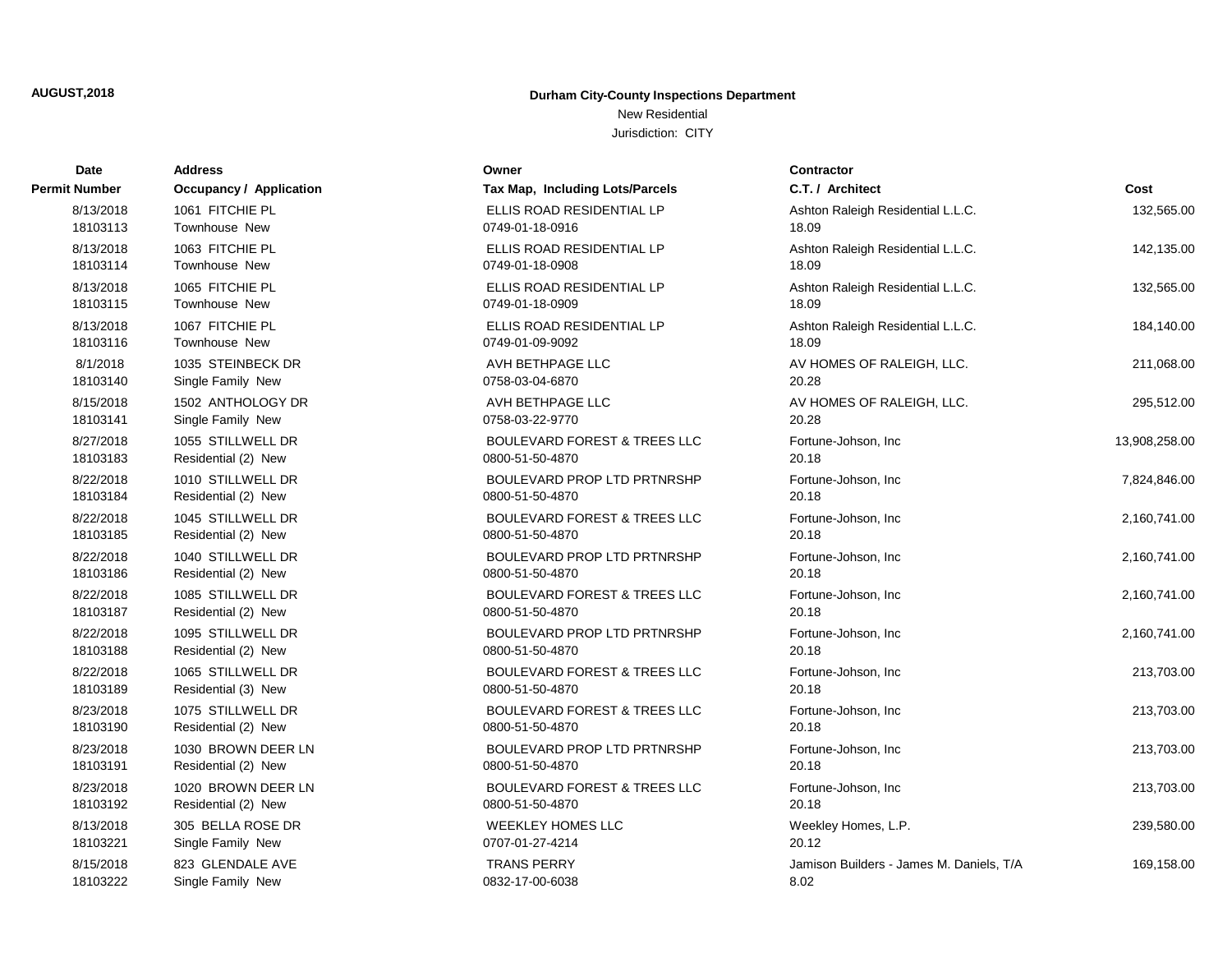New Residential

| Date          | <b>Address</b>                 | Owner                           | <b>Contractor</b>            |            |
|---------------|--------------------------------|---------------------------------|------------------------------|------------|
| Permit Number | <b>Occupancy / Application</b> | Tax Map, Including Lots/Parcels | C.T. / Architect             | Cost       |
| 8/22/2018     | 825 GLENDALE AVE               | <b>TRANS PERRY</b>              | SGS CONTRACTING, LLC.        | 218,724.00 |
| 18103236      | Single Family New              | 0832-05-00-5087                 | 8.02                         |            |
| 8/13/2018     | 1233 BIRCHBARK RD              | MARLEY FAMILY REAL PROPERTY     | Pulte Home Company, LLC      | 253,902.00 |
| 18103299      | Single Family New              | 0811-13-12-6695                 | 20.17                        |            |
| 8/13/2018     | 1215 NIGHTSHADE DR             | PULTE HOME COMPANY LLC          | Pulte Home Company, LLC      | 138,666.00 |
| 18103314      | <b>Townhouse New</b>           | 0728-02-55-3381                 | 20.27                        |            |
| 8/13/2018     | 1217 NIGHTSHADE DR             | PULTE HOME COMPANY LLC          | Pulte Home Company, LLC      | 141,966.00 |
| 18103315      | <b>Townhouse New</b>           | 0728-02-55-4321                 | 20.27                        |            |
| 8/13/2018     | 1301 NIGHTSHADE DR             | PULTE HOME COMPANY LLC          | Pulte Home Company, LLC      | 138,666.00 |
| 18103316      | Townhouse New                  | 0728-02-55-4351                 | 20.27                        |            |
| 8/13/2018     | 1303 NIGHTSHADE DR             | PULTE HOME COMPANY LLC          | Pulte Home Company, LLC      | 141,966.00 |
| 18103317      | <b>Townhouse New</b>           | 0728-02-55-4370                 | 20.27                        |            |
| 8/13/2018     | 1305 NIGHTSHADE DR             | PULTE HOME COMPANY LLC          | Pulte Home Company, LLC      | 145,266.00 |
| 18103318      | Townhouse New                  | 0728-02-55-5300                 | 20.27                        |            |
| 8/22/2018     | 234 MILL CHAPEL RD             | <b>WEEKLEY HOMES LLC</b>        | Weekley Homes, L.P.          | 249,145.00 |
| 18103323      | Single Family New              | 0707-01-26-6727                 | 20.12                        |            |
| 8/22/2018     | 309 CROSSLAND DR               | <b>WEEKLEY HOMES LLC</b>        | Weekley Homes, L.P.          | 199,320.00 |
| 18103325      | Single Family New              | 0708-01-16-9525                 | 20.18                        |            |
| 8/1/2018      | 203 HISTORY PL                 | <b>GHD-STERLING LLC</b>         | True Homes, LLC              | 227,700.00 |
| 18103326      | Single Family New              | 0747-02-79-9855                 | 20.14                        |            |
| 8/1/2018      | 205 HISTORY PL                 | <b>GHD-STERLING LLC</b>         | True Homes, LLC              | 191,994.00 |
| 18103327      | Single Family New              | 0747-02-79-9900                 | 20.14                        |            |
| 8/1/2018      | 207 HISTORY PL                 | <b>GHD-STERLING LLC</b>         | True Homes, LLC              | 212,718.00 |
| 18103328      | Single Family New              | 0747-02-79-9907                 | 20.14                        |            |
| 8/1/2018      | 208 CRUSADERS DR               | <b>GHD-STERLING LLC</b>         | True Homes, LLC              | 180,972.00 |
| 18103329      | Single Family New              | 0747-02-89-7927                 | 20.14                        |            |
| 8/1/2018      | 1004 MEADOW POND DR            | M/I HOMES OF RALEIGH LLC        | M/I HOMES OF RALEIGH LLC     | 210,012.00 |
| 18103331      | Single Family New              | 0769-04-62-1705                 | 19                           |            |
| 8/1/2018      | 1015 MEADOW POND DR            | M/I HOMES OF RALEIGH LLC        | M/I HOMES OF RALEIGH LLC     | 235,422.00 |
| 18103333      | Single Family New              | 0769-04-62-2935                 | 19                           |            |
| 8/1/2018      | 1102 MEADOW POND DR            | M/I HOMES OF RALEIGH LLC        | M/I HOMES OF RALEIGH LLC     | 223,674.00 |
| 18103334      | Single Family New              | 0769-04-62-2797                 | 19                           |            |
| 8/1/2018      | 211 PEPPERWOOD WAY             | M/I HOMES OF RALEIGH LLC        | M/I HOMES OF RALEIGH LLC     | 223,674.00 |
| 18103335      | Single Family New              | 0769-04-52-8351                 | 19                           |            |
| 8/27/2018     | 119 DUNSTAN AVE                | DURHAM BUILDING COMPANY LLC     | Durham Building Company, LLC | 110,748.00 |
| 18103336      | Single Family New              | 0821-20-81-5588                 | 13.01                        |            |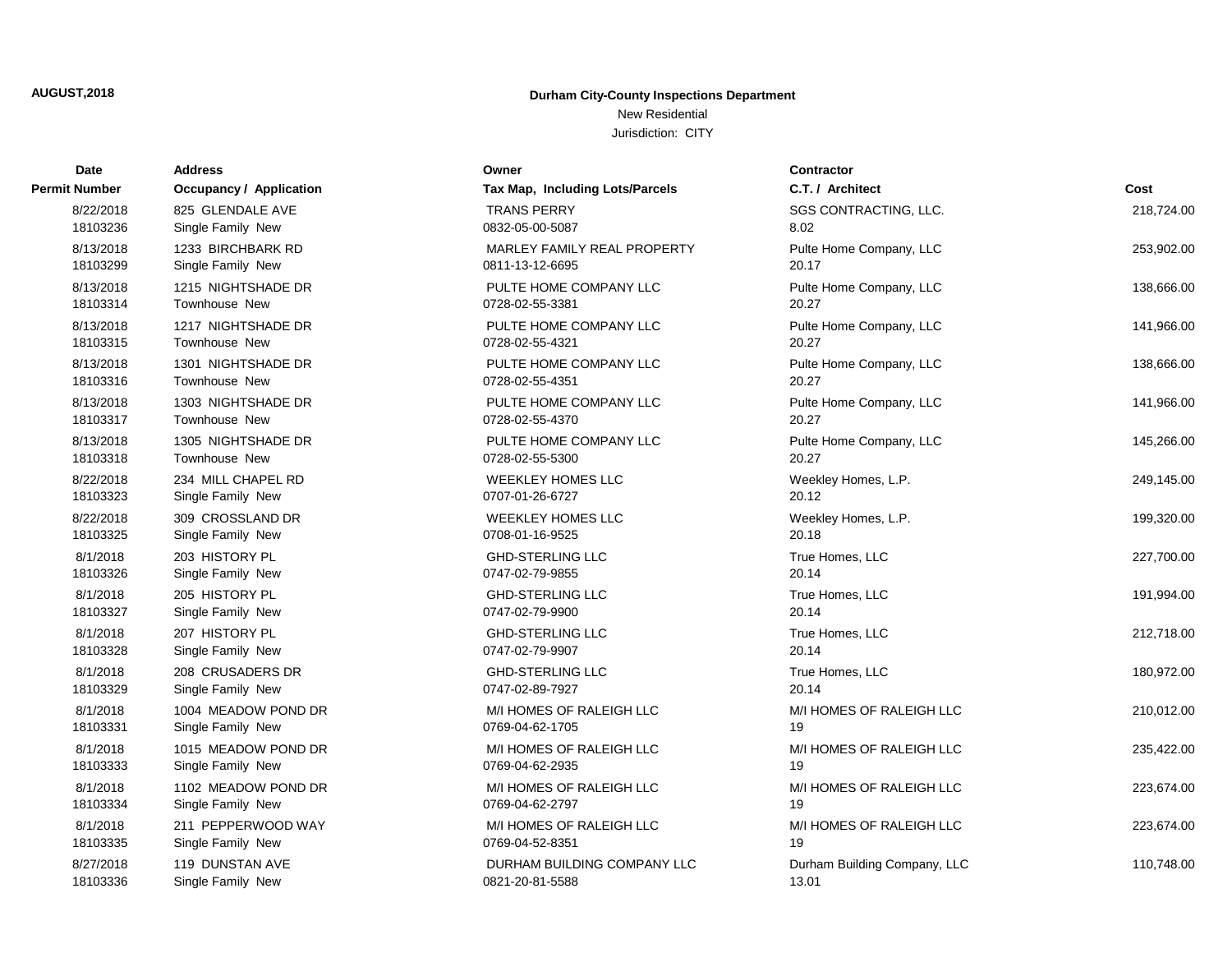New Residential

| Date          | <b>Address</b>                 | Owner                           | Contractor                           |            |
|---------------|--------------------------------|---------------------------------|--------------------------------------|------------|
| Permit Number | <b>Occupancy / Application</b> | Tax Map, Including Lots/Parcels | C.T. / Architect                     | Cost       |
| 8/6/2018      | 1006 RESTORATION DR            | EPCON ANDREWS CHAPEL LLC        | EPCON COMMUNITIES CAROLINAS LLC      | 250,734.00 |
| 18103347      | Single Family New              | 0769-04-64-1394                 | 19                                   |            |
| 8/2/2018      | 1013 RESTORATION DR            | EPCON ANDREWS CHAPEL LLC        | EPCON COMMUNITIES CAROLINAS LLC      | 220,704.00 |
| 18103348      | Single Family New              | 0769-04-54-9369                 | 19                                   |            |
| 8/3/2018      | 1103 LATITUDE DR               | <b>D R HORTON INC</b>           | D.R. Horton, Inc., T/A Emerald Homes | 135,498.00 |
| 18103349      | <b>Townhouse New</b>           | 0830-03-22-6180                 | 20.26                                |            |
| 8/3/2018      | 1105 LATITUDE DR               | <b>D R HORTON INC</b>           | D.R. Horton, Inc., T/A Emerald Homes | 130,878.00 |
| 18103350      | Townhouse New                  | 0830-03-22-7100                 | 20.26                                |            |
| 8/3/2018      | 1107 LATITUDE DR               | <b>D R HORTON INC</b>           | D.R. Horton, Inc., T/A Emerald Homes | 121,440.00 |
| 18103351      | Townhouse New                  | 0830-03-22-7130                 | 20.26                                |            |
| 8/3/2018      | 1109 LATITUDE DR               | <b>D R HORTON INC</b>           | D.R. Horton, Inc., T/A Emerald Homes | 130,878.00 |
| 18103352      | <b>Townhouse New</b>           | 0830-03-22-7151                 | 20.26                                |            |
| 8/3/2018      | 1111 LATITUDE DR               | <b>D R HORTON INC</b>           | D.R. Horton, Inc., T/A Emerald Homes | 130,878.00 |
| 18103353      | Townhouse New                  | 0830-03-22-7171                 | 20.26                                |            |
| 8/3/2018      | 1113 LATITUDE DR               | <b>D R HORTON INC</b>           | D.R. Horton, Inc., T/A Emerald Homes | 135,498.00 |
| 18103354      | Townhouse New                  | 0830-03-22-8101                 | 20.26                                |            |
| 8/31/2018     | 125 DUNSTAN AVE                | <b>GARMAN HOMES LLC</b>         | Durham Building Company, LLC         | 126,456.00 |
| 18103356      | Single Family New              | 0821-20-81-6593                 | 13.01                                |            |
| 8/27/2018     | 123 DUNSTAN AVE                | <b>GARMAN HOMES LLC</b>         | Durham Building Company, LLC         | 109,494.00 |
| 18103357      | Single Family New              | 0821-20-81-6554                 | 13.01                                |            |
| 8/2/2018      | 1206 FARM LEAF DR              | RREF II-FH NC SIERRA LLC        | Lennar Carolinas, LLC                | 150,414.00 |
| 18103362      | Single Family New              | 0769-01-19-5478                 | 19                                   |            |
| 8/6/2018      | 1027 HOMECOMING WAY            | LENNAR CAROLINAS LLC            | Lennar Carolinas, LLC                | 156,242.00 |
| 18103363      | Single Family New              | 0851-01-28-3120                 | 18.06                                |            |
| 8/2/2018      | 1202 FARM LEAF DR              | RREF II-FH NC SIERRA LLC        | Lennar Carolinas, LLC                | 151,272.00 |
| 18103364      | Single Family New              | 0769-01-19-5367                 | 19                                   |            |
| 8/2/2018      | 1204 FARM LEAF DR              | <b>RREF II-FH NC SIERRA LLC</b> | Lennar Carolinas, LLC                | 169,290.00 |
| 18103365      | Single Family New              | 0769-01-19-5473                 | 19                                   |            |
| 8/16/2018     | 147 MANORDALE DR               | <b>WEEKLEY HOMES LLC</b>        | Weekley Homes, L.P.                  | 120,780.00 |
| 18103376      | Townhouse New                  | 0708-01-16-6696                 | 20.18                                |            |
| 8/16/2018     | 149 MANORDALE DR               | <b>WEEKLEY HOMES LLC</b>        | Weekley Homes, L.P.                  | 124,740.00 |
| 18103377      | Townhouse New                  | 0708-01-16-6697                 | 20.18                                |            |
| 8/16/2018     | 151 MANORDALE DR               | <b>WEEKLEY HOMES LLC</b>        | Weekley Homes, L.P.                  | 122,364.00 |
| 18103378      | <b>Townhouse New</b>           | 0708-01-16-7609                 | 20.18                                |            |
| 8/16/2018     | 153 MANORDALE DR               | <b>WEEKLEY HOMES LLC</b>        | Weekley Homes, L.P.                  | 149,890.00 |
| 18103379      | <b>Townhouse New</b>           | 0708-01-16-7701                 | 20.18                                |            |
|               |                                |                                 |                                      |            |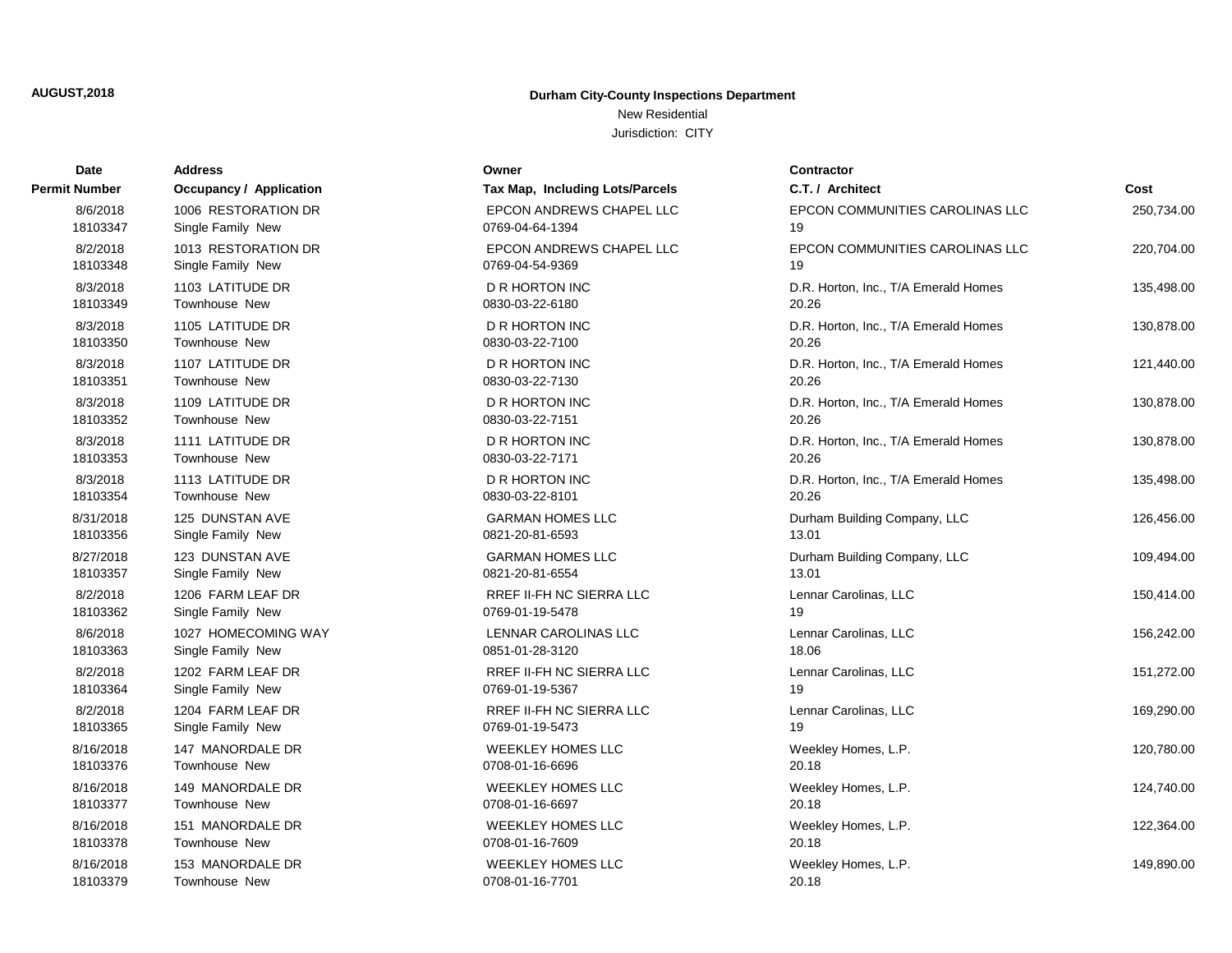New Residential Jurisdiction: CITY

| Date          | Address                        | Owner                           | <b>Contractor</b>                     |            |
|---------------|--------------------------------|---------------------------------|---------------------------------------|------------|
| Permit Number | <b>Occupancy / Application</b> | Tax Map, Including Lots/Parcels | C.T. / Architect                      | Cost       |
| 8/16/2018     | 155 MANORDALE DR               | <b>WEEKLEY HOMES LLC</b>        | Weekley Homes, L.P.                   | 121,940.00 |
| 18103380      | <b>Townhouse New</b>           | 0708-01-16-7703                 | 20.18                                 |            |
| 8/16/2018     | 157 MANORDALE DR               | <b>WEEKLEY HOMES LLC</b>        | Weekley Homes, L.P.                   | 121,902.00 |
| 18103381      | Townhouse New                  | 0708-01-16-7705                 | 20.18                                 |            |
| 8/16/2018     | 159 MANORDALE DR               | <b>WEEKLEY HOMES LLC</b>        | Weekley Homes, L.P.                   | 121,875.00 |
| 18103382      | Townhouse New                  | 0708-01-16-7706                 | 20.18                                 |            |
| 8/16/2018     | 161 MANORDALE DR               | <b>WEEKLEY HOMES LLC</b>        | Weekley Homes, L.P.                   | 123,552.00 |
| 18103383      | <b>Townhouse New</b>           | 0708-01-16-7708                 | 20.18                                 |            |
| 8/8/2018      | 910 LIPPINCOTT RD              | ELLIS ROAD RESIDENTIAL LP       | Meritage Homes of the Carolinas, Inc. | 210,078.00 |
| 18103385      | Single Family New              | 0749-01-19-5854                 | 18.09                                 |            |
| 8/23/2018     | 1023 TALBOT PL                 | ELLIS ROAD RESIDENTIAL LP       | Meritage Homes of the Carolinas, Inc. | 226,908.00 |
| 18103390      | Single Family New              | 0840-03-10-5103                 | 18.09                                 |            |
| 8/27/2018     | 1207 W WELLWATER AVE           | LENNAR CAROLINAS LLC            | Lennar Carolinas, LLC                 | 195,888.00 |
| 18103391      | Single Family New              | 0850-02-97-5040                 | 18.08                                 |            |
| 8/8/2018      | 1211 W WELLWATER AVE           | LENNAR CAROLINAS LLC            | Lennar Carolinas, LLC                 | 207,966.00 |
| 18103395      | Single Family New              | 0850-02-97-4046                 | 18.08                                 |            |
| 8/8/2018      | 302 CRUSADERS DR               | <b>GHD-STERLING LLC</b>         | True Homes, LLC                       | 232,848.00 |
| 18103396      | Single Family New              | 0747-02-89-6977                 | 20.14                                 |            |
| 8/8/2018      | 1014 MEADOW POND DR            | M/I HOMES OF RALEIGH LLC        | M/I HOMES OF RALEIGH LLC              | 180,906.00 |
| 18103397      | Single Family New              | 0769-04-62-1798                 | 19                                    |            |
| 8/8/2018      | 109 HUTTY LN                   | <b>GHD-STERLING LLC</b>         | True Homes, LLC                       | 191,994.00 |
| 18103398      | Single Family New              | 0747-02-89-7677                 | 20.14                                 |            |
| 8/8/2018      | 221 SAILFISH CT                | PULTE HOME COMPANY LLC          | Pulte Home Company, LLC               | 230,736.00 |
| 18103402      | Single Family New              | 0769-01-16-9943                 | 19                                    |            |
| 8/8/2018      | 107 SAILFISH CT                | PULTE HOME COMPANY LLC          | Pulte Home Company, LLC               | 166,518.00 |
| 18103404      | Single Family New              | 0769-01-16-1910                 | 19                                    |            |
| 8/8/2018      | 209 KALMIA DR                  | PULTE HOME COMPANY LLC          | Pulte Home Company, LLC               | 163,020.00 |
| 18103406      | Single Family New              | 0769-01-17-6282                 | 19                                    |            |
| 8/8/2018      | 208 KALMIA DR                  | PULTE HOME COMPANY LLC          | Pulte Home Company, LLC               | 207,438.00 |
| 18103407      | Single Family New              | 0769-01-17-6085                 | 19                                    |            |
| 8/8/2018      | 215 SAILFISH CT                | PULTE HOME COMPANY LLC          | Pulte Home Company, LLC               | 166,518.00 |
| 18103409      | Single Family New              | 0769-01-16-7983                 | 19                                    |            |
| 8/8/2018      | 218 KALMIA DR                  | PULTE HOME COMPANY LLC          | Pulte Home Company, LLC               | 196,284.00 |
| 18103410      | Single Family New              | 0769-01-17-8085                 | 19                                    |            |
| 8/8/2018      | 220 KALMIA DR                  | PULTE HOME COMPANY LLC          | Pulte Home Company, LLC               | 163,086.00 |
| 18103413      | Single Family New              | 0769-01-17-9045                 | 19                                    |            |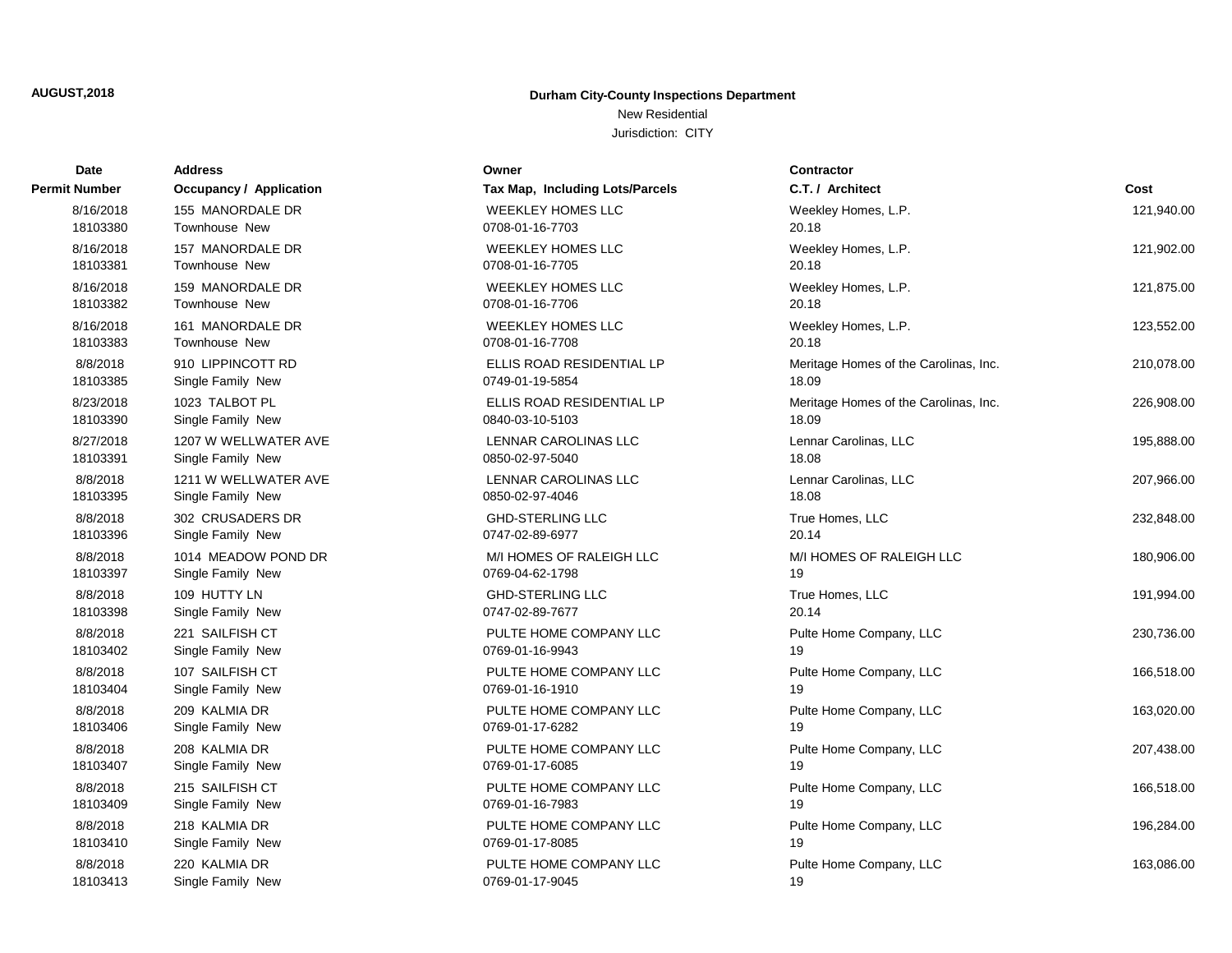New Residential

| Date          | <b>Address</b>                 | Owner                           | <b>Contractor</b>                     |            |
|---------------|--------------------------------|---------------------------------|---------------------------------------|------------|
| Permit Number | <b>Occupancy / Application</b> | Tax Map, Including Lots/Parcels | C.T. / Architect                      | Cost       |
| 8/8/2018      | 221 KALMIA DR                  | PULTE HOME COMPANY LLC          | Pulte Home Company, LLC               | 175,824.00 |
| 18103414      | Single Family New              | 0769-01-17-9243                 | 19                                    |            |
| 8/16/2018     | 1615 WRENN RD                  | ELLIS ROAD RESIDENTIAL LP       | Meritage Homes of the Carolinas, Inc. | 161,040.00 |
| 18103415      | Single Family New              | 0749-01-38-0520                 | 18.09                                 |            |
| 8/21/2018     | 315 FARINTOSH VALLEY LN        | PULTE HOME COMPANY LLC          | Pulte Home Company, LLC               | 238,788.00 |
| 18103416      | Single Family New              | 0769-03-33-1017                 | 19                                    |            |
| 8/16/2018     | 115 WHITFIELD RD               | RTP LAND DEVELOPMENT LLC        | CALLIS CONTRACTORS, INC.              | 150,000.00 |
| 18103422      | Single Family New              | 0812-01-26-0321                 | 17.06                                 |            |
| 8/9/2018      | 1108 STEINBECK DR              | AVH BETHPAGE LLC                | AV HOMES OF RALEIGH, LLC.             | 275,814.00 |
| 18103424      | Single Family New              | 0758-03-04-1323                 | 20.28                                 |            |
| 8/9/2018      | 1050 STEINBECK DR              | AVH BETHPAGE LLC                | AV HOMES OF RALEIGH, LLC.             | 275,814.00 |
| 18103425      | Single Family New              | 0758-03-04-2682                 | 20.28                                 |            |
| 8/9/2018      | 1711 WRENN RD                  | ELLIS ROAD RESIDENTIAL LP       | Meritage Homes of the Carolinas, Inc. | 164,538.00 |
| 18103431      | Single Family New              | 0749-01-38-3904                 | 18.09                                 |            |
| 8/9/2018      | 1616 WRENN RD                  | ELLIS ROAD RESIDENTIAL LP       | Meritage Homes of the Carolinas, Inc. | 177,342.00 |
| 18103436      | Single Family New              | 0749-01-38-1621                 | 18.09                                 |            |
| 8/9/2018      | 1512 STONE RD                  | ELLIS ROAD RESIDENTIAL LP       | Meritage Homes of the Carolinas, Inc. | 214,434.00 |
| 18103437      | Single Family New              | 0749-01-19-8727                 | 18.09                                 |            |
| 8/9/2018      | 1217 BIRCHBARK DR              | MARLEY FAMILY REAL PROPERTY     | Pulte Home Company, LLC               | 285,714.00 |
| 18103438      | Single Family New              | 0811-13-12-2868                 | 20.17                                 |            |
| 8/9/2018      | 1502 STONE RD                  | ELLIS ROAD RESIDENTIAL LP       | Meritage Homes of the Carolinas, Inc. | 245,322.00 |
| 18103439      | Single Family New              | 0749-01-19-8959                 | 18.09                                 |            |
| 8/27/2018     | 1302 FARM POND TRL             | M/I HOMES OF RALEIGH LLC        | M/I HOMES OF RALEIGH LLC              | 166,584.00 |
| 18103443      | <b>Townhouse New</b>           | 0769-04-51-9275                 | 19                                    |            |
| 8/27/2018     | 1304 FARM POND TRL             | M/I HOMES OF RALEIGH LLC        | M/I HOMES OF RALEIGH LLC              | 147,444.00 |
| 18103444      | Townhouse New                  | 0769-04-61-0205                 | 19                                    |            |
| 8/27/2018     | 1306 FARM POND TRL             | M/I HOMES OF RALEIGH LLC        | M/I HOMES OF RALEIGH LLC              | 146,520.00 |
| 18103445      | <b>Townhouse New</b>           | 0769-04-61-0226                 | 19                                    |            |
| 8/27/2018     | 1308 FARM POND TRL             | M/I HOMES OF RALEIGH LLC        | M/I HOMES OF RALEIGH LLC              | 147,708.00 |
| 18103446      | <b>Townhouse New</b>           | 0769-04-61-0256                 | 19                                    |            |
| 8/27/2018     | 1310 FARM POND TRL             | M/I HOMES OF RALEIGH LLC        | M/I HOMES OF RALEIGH LLC              | 166,584.00 |
| 18103448      | Townhouse New                  | 0769-04-61-0286                 | 19                                    |            |
| 8/27/2018     | 1314 FARM POND TRL             | M/I HOMES OF RALEIGH LLC        | M/I HOMES OF RALEIGH LLC              | 167,508.00 |
| 18103449      | Townhouse New                  | 0769-04-61-1226                 | 19                                    |            |
| 8/27/2018     | 1316 FARM POND TRL             | M/I HOMES OF RALEIGH LLC        | M/I HOMES OF RALEIGH LLC              | 147,444.00 |
| 18103450      | Townhouse New                  | 0769-04-61-1256                 | 19                                    |            |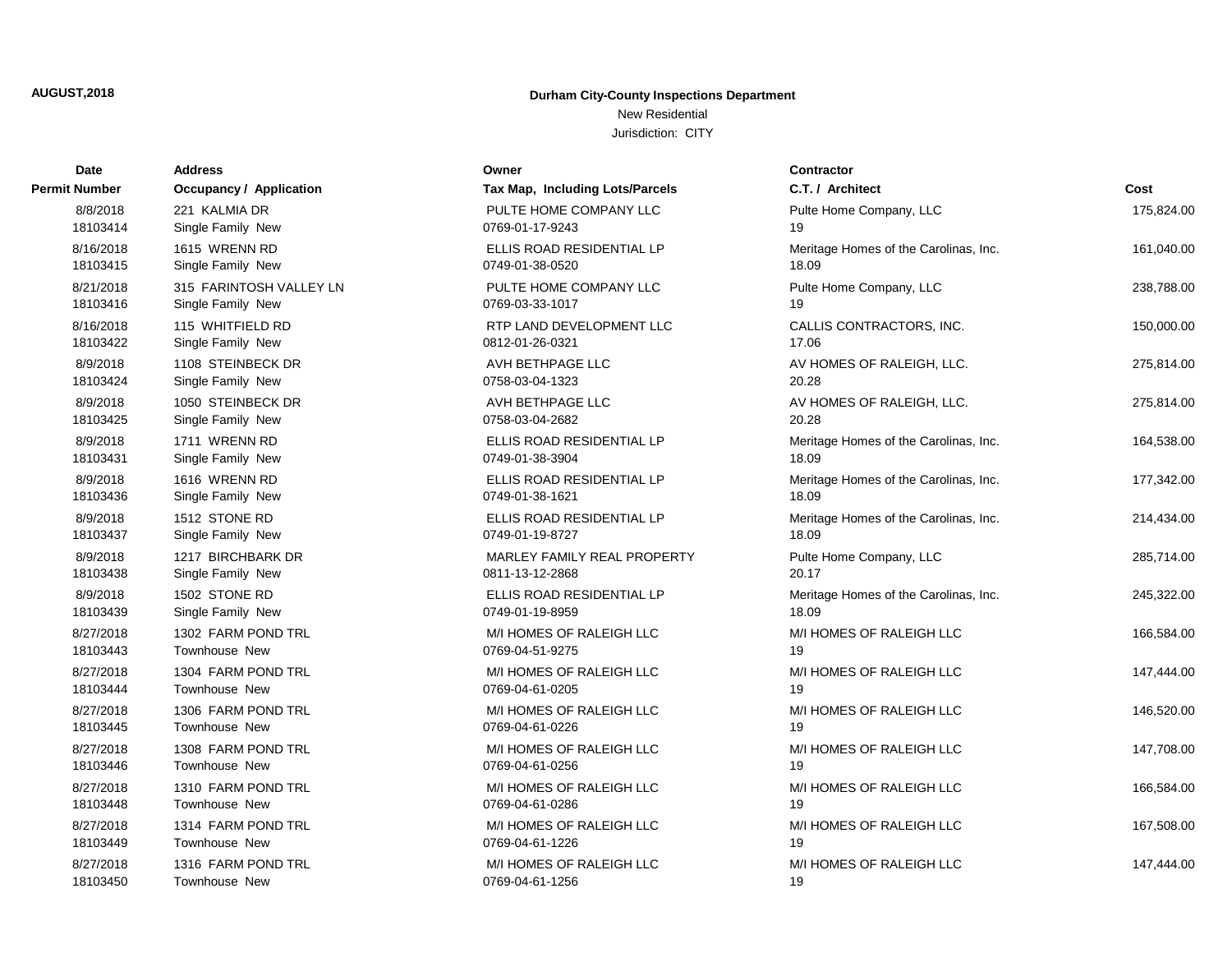New Residential

| Date          | <b>Address</b>                 | Owner                           | <b>Contractor</b>                     |            |
|---------------|--------------------------------|---------------------------------|---------------------------------------|------------|
| Permit Number | <b>Occupancy / Application</b> | Tax Map, Including Lots/Parcels | C.T. / Architect                      | Cost       |
| 8/27/2018     | 1318 FARM POND TRL             | M/I HOMES OF RALEIGH LLC        | M/I HOMES OF RALEIGH LLC              | 146,520.00 |
| 18103451      | <b>Townhouse New</b>           | 0769-04-61-1275                 | 19                                    |            |
| 8/27/2018     | 1320 FARM POND TRL             | M/I HOMES OF RALEIGH LLC        | M/I HOMES OF RALEIGH LLC              | 181,566.00 |
| 18103452      | <b>Townhouse New</b>           | 0769-04-61-2215                 | 19                                    |            |
| 8/9/2018      | 1002 TAMARISK LN               | RREF II-FH NC SIERRA LLC        | Lennar Carolinas, LLC                 | 173,844.00 |
| 18103457      | Single Family New              | 0769-01-17-7813                 | 19                                    |            |
| 8/9/2018      | 1212 FARM LEAF DR              | RREF II-FH NC SIERRA LLC        | Lennar Carolinas, LLC                 | 144,804.00 |
| 18103458      | Single Family New              | 0769-01-19-5674                 | 19                                    |            |
| 8/13/2018     | 1208 FARM LEAF DR              | <b>RREF II-FH NC SIERRA LLC</b> | Lennar Carolinas, LLC                 | 154,902.00 |
| 18103485      | Single Family New              | 0769-01-19-5583                 | 19                                    |            |
| 8/13/2018     | 1210 FARM LEAF DR              | <b>RREF II-FH NC SIERRA LLC</b> | Lennar Carolinas, LLC                 | 143,682.00 |
| 18103486      | Single Family New              | 0769-01-19-5588                 | 19                                    |            |
| 8/31/2018     | 1117 LATITUDE DR               | <b>D R HORTON INC</b>           | D.R. Horton, Inc., T/A Emerald Homes  | 135,498.00 |
| 18103499      | <b>Townhouse New</b>           | 0830-03-22-8131                 | 20.26                                 |            |
| 8/31/2018     | 1119 LATITUDE DR               | <b>D R HORTON INC</b>           | D.R. Horton, Inc., T/A Emerald Homes  | 130,878.00 |
| 18103500      | <b>Townhouse New</b>           | 0830-03-22-8161                 | 20.26                                 |            |
| 8/31/2018     | 1121 LATITUDE DR               | <b>D R HORTON INC</b>           | D.R. Horton, Inc., T/A Emerald Homes  | 121,440.00 |
| 18103501      | <b>Townhouse New</b>           | 0830-03-22-8181                 | 20.26                                 |            |
| 8/31/2018     | 1123 LATITUDE DR               | <b>D R HORTON INC</b>           | D.R. Horton, Inc., T/A Emerald Homes  | 130,878.00 |
| 18103502      | <b>Townhouse New</b>           | 0830-03-22-9101                 | 20.26                                 |            |
| 8/31/2018     | 1125 LATITUDE DR               | <b>D R HORTON INC</b>           | D.R. Horton, Inc., T/A Emerald Homes  | 135,498.00 |
| 18103503      | Townhouse New                  | 0830-03-22-9131                 | 20.26                                 |            |
| 8/27/2018     | 1508 W CLUB BLVD               | 1508 W CLUB BLVD LLC            | SCHUMACHER HOMES OF NORTH CAROLINA    | 284,362.00 |
| 18103527      | Single Family New              | 0822-10-45-7220                 | 3.01                                  |            |
| 8/13/2018     | 1304 W WELLWATER AVE           | LENNAR CAROLINAS LLC            | Lennar Carolinas, LLC                 | 170,280.00 |
| 18103528      | Single Family New              | 0850-02-97-3462                 | 18.08                                 |            |
| 8/13/2018     | 1713 WRENN RD                  | ELLIS ROAD RESIDENTIAL LP       | Meritage Homes of the Carolinas, Inc. | 159,192.00 |
| 18103531      | Single Family New              | 0749-01-38-3954                 | 18.09                                 |            |
| 8/27/2018     | 121 DUNSTAN AVE                | <b>GARMAN HOMES LLC</b>         | Durham Building Company, LLC          | 121,000.00 |
| 18103537      | Single Family New              | 0821-20-81-6516                 | 13.01                                 |            |
| 8/13/2018     | 1105 HAVENWOOD LN              | EPCON ANDREWS CHAPEL LLC        | EPCON COMMUNITIES CAROLINAS LLC       | 223,014.00 |
| 18103541      | Single Family New              | 0769-04-64-3134                 | 19                                    |            |
| 8/22/2018     | 100 GALWAY GLENN LN            | <b>CMD-LONGVIEW LLC</b>         | JOSEPH K. STEWART                     | 176,880.00 |
| 18103549      | <b>Townhouse New</b>           | 0812-01-17-8149                 | 17.06                                 |            |
| 8/22/2018     | 102 GALWAY GLENN LN            | <b>CMD-LONGVIEW LLC</b>         | <b>JOSEPH K. STEWART</b>              | 132,264.00 |
| 18103550      | Townhouse New                  | 0812-01-17-8231                 | 17.06                                 |            |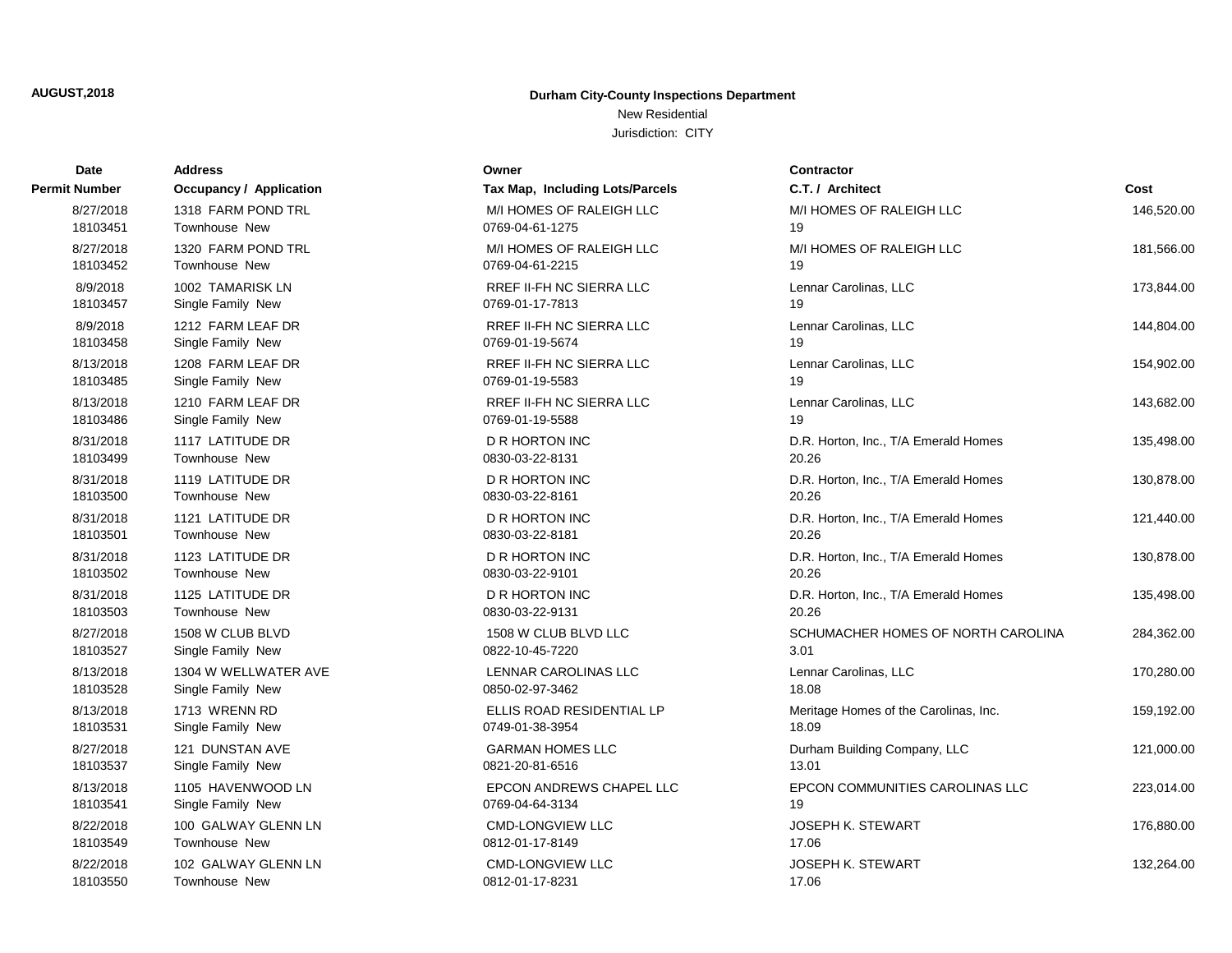# New Residential

| Date          | Address                        | Owner                           | <b>Contractor</b>        |            |
|---------------|--------------------------------|---------------------------------|--------------------------|------------|
| Permit Number | <b>Occupancy / Application</b> | Tax Map, Including Lots/Parcels | C.T. / Architect         | Cost       |
| 8/22/2018     | 104 GALWAY GLENN LN            | <b>CMD-LONGVIEW LLC</b>         | <b>JOSEPH K. STEWART</b> | 132.264.00 |
| 18103551      | Townhouse New                  | 0812-01-17-8223                 | 17.06                    |            |
| 8/22/2018     | 106 GALWAY GLENN LN            | <b>CMD-LONGVIEW LLC</b>         | <b>JOSEPH K. STEWART</b> | 132,264.00 |
| 18103552      | Townhouse New                  | 0812-01-17-8214                 | 17.06                    |            |
| 8/22/2018     | 108 GALWAY GLENN LN            | <b>CMD-LONGVIEW LLC</b>         | <b>JOSEPH K. STEWART</b> | 176,880.00 |
| 18103553      | <b>Townhouse New</b>           | 0812-01-17-8206                 | 17.06                    |            |
| 8/22/2018     | 110 GALWAY GLENN LN            | <b>CMD-LONGVIEW LLC</b>         | <b>JOSEPH K. STEWART</b> | 153,186.00 |
| 18103554      | <b>Townhouse New</b>           | 0812-01-17-7298                 | 17.06                    |            |
| 8/16/2018     | 114 GALWAY GLENN LN            | <b>CMD-LONGVIEW LLC</b>         | <b>JOSEPH K. STEWART</b> | 176,880.00 |
| 18103555      | Townhouse New                  | 0812-01-17-7342                 | 17.06                    |            |
| 8/16/2018     | 116 GALWAY GLENN LN            | <b>CMD-LONGVIEW LLC</b>         | <b>JOSEPH K. STEWART</b> | 138,666.00 |
| 18103556      | <b>Townhouse New</b>           | 0812-01-17-7312                 | 17.06                    |            |
| 8/16/2018     | 118 GALWAY GLENN LN            | <b>CMD-LONGVIEW LLC</b>         | <b>JOSEPH K. STEWART</b> | 176,880.00 |
| 18103557      | <b>Townhouse New</b>           | 0812-01-17-6392                 | 17.06                    |            |
| 8/16/2018     | 120 GALWAY GLENN LN            | <b>CMD-LONGVIEW LLC</b>         | <b>JOSEPH K. STEWART</b> | 153,183.00 |
| 18103558      | <b>Townhouse New</b>           | 0812-01-17-6372                 | 17.06                    |            |
| 8/16/2018     | 124 GALWAY GLENN LN            | <b>CMD-LONGVIEW LLC</b>         | <b>JOSEPH K. STEWART</b> | 176,880.00 |
| 18103559      | <b>Townhouse New</b>           | 0812-01-17-6225                 | 17.06                    |            |
| 8/16/2018     | 126 GALWAY GLENN LN            | <b>CMD-LONGVIEW LLC</b>         | <b>JOSEPH K. STEWART</b> | 138,666.00 |
| 18103560      | Townhouse New                  | 0812-01-17-6223                 | 17.06                    |            |
| 8/16/2018     | 128 GALWAY GLENN LN            | <b>CMD-LONGVIEW LLC</b>         | <b>JOSEPH K. STEWART</b> | 132,264.00 |
| 18103561      | Townhouse New                  | 0812-01-17-6221                 | 17.06                    |            |
| 8/16/2018     | 130 GALWAY GLENN LN            | <b>CMD-LONGVIEW LLC</b>         | <b>JOSEPH K. STEWART</b> | 138,666.00 |
| 18103562      | Townhouse New                  | 0812-01-17-6129                 | 17.06                    |            |
| 8/16/2018     | 132 GALWAY GLENN LN            | <b>CMD-LONGVIEW LLC</b>         | <b>JOSEPH K. STEWART</b> | 153,186.00 |
| 18103563      | <b>Townhouse New</b>           | 0812-01-17-6126                 | 17.06                    |            |
| 8/14/2018     | 115 SAILFISH CT                | PULTE HOME COMPANY LLC          | Pulte Home Company, LLC  | 155,166.00 |
| 18103588      | Single Family New              | 0769-01-16-2961                 | 19                       |            |
| 8/14/2018     | 117 SAILFISH CT                | PULTE HOME COMPANY LLC          | Pulte Home Company, LLC  | 155,166.00 |
| 18103589      | Single Family New              | 0769-01-16-3911                 | 19                       |            |
| 8/15/2018     | 205 SAILFISH CT                | PULTE HOME COMPANY LLC          | Pulte Home Company, LLC  | 188,496.00 |
| 18103590      | Single Family New              | 0769-01-16-5982                 | 19                       |            |
| 8/15/2018     | 217 SAILFISH CT                | PULTE HOME COMPANY LLC          | Pulte Home Company, LLC  | 196,350.00 |
| 18103591      | Single Family New              | 0769-01-16-8933                 | 19                       |            |
| 8/15/2018     | 303 SAILFISH CT                | PULTE HOME COMPANY LLC          | Pulte Home Company, LLC  | 150,000.00 |
| 18103593      | Single Family New              | 0769-01-26-0943                 | 19                       |            |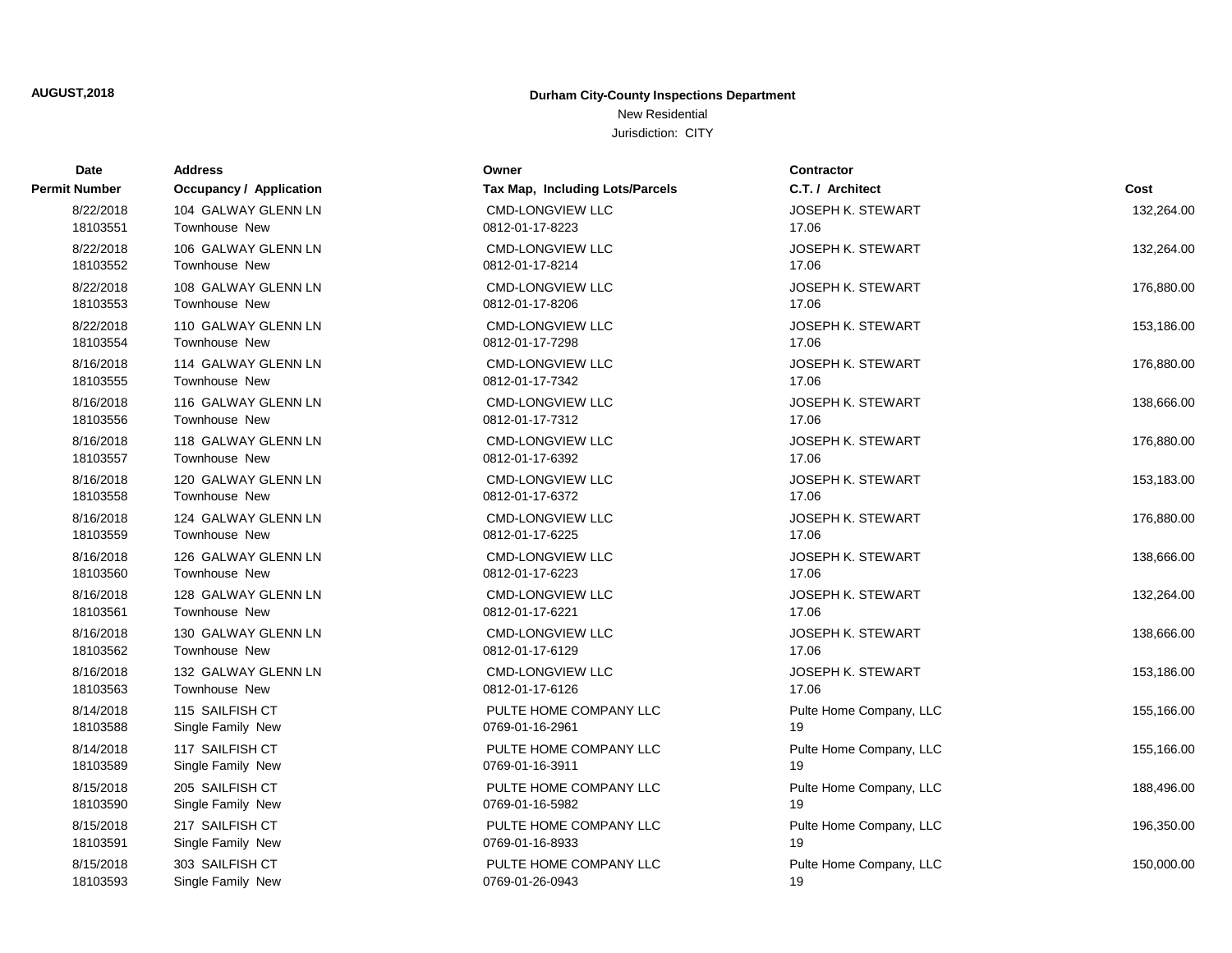New Residential

| Date          | <b>Address</b>                 | Owner                           | <b>Contractor</b>                     |            |
|---------------|--------------------------------|---------------------------------|---------------------------------------|------------|
| Permit Number | <b>Occupancy / Application</b> | Tax Map, Including Lots/Parcels | C.T. / Architect                      | Cost       |
| 8/15/2018     | 223 KALMIA DR                  | PULTE HOME COMPANY LLC          | Pulte Home Company, LLC               | 231,330.00 |
| 18103594      | Single Family New              | 0769-01-17-9293                 | 19                                    |            |
| 8/15/2018     | 1715 WRENN RD                  | ELLIS ROAD RESIDENTIAL LP       | Meritage Homes of the Carolinas, Inc. | 153,180.00 |
| 18103595      | Single Family New              | 0749-01-38-4903                 | 18.09                                 |            |
| 8/15/2018     | 1029 HOMECOMING WAY            | LENNAR CAROLINAS LLC            | Lennar Carolinas, LLC                 | 179,454.00 |
| 18103598      | Single Family New              | 0851-01-28-3182                 | 18.06                                 |            |
| 8/24/2018     | 1371 SOUTHPOINT TRL            | CALATLANTIC GROUP INC           | CALATLANTIC GROUP, INC.               | 181,302.00 |
| 18103599      | <b>Townhouse New</b>           | 0717-01-28-4534                 | 20.2                                  |            |
| 8/24/2018     | 1373 SOUTHPOINT TRL            | CALATLANTIC GROUP INC           | CALATLANTIC GROUP, INC.               | 148,698.00 |
| 18103600      | <b>Townhouse New</b>           | 0717-01-28-4537                 | 20.2                                  |            |
| 8/24/2018     | 1375 SOUTHPOINT TRL            | CALATLANTIC GROUP INC           | CALATLANTIC GROUP, INC.               | 177,078.00 |
| 18103601      | <b>Townhouse New</b>           | 0717-01-28-4620                 | 20.2                                  |            |
| 8/24/2018     | 1015 EXCITE AVE                | <b>LENNAR CAROLINAS LLC</b>     | Lennar Carolinas, LLC                 | 155,166.00 |
| 18103602      | <b>Townhouse New</b>           | 0758-02-58-7078                 | 20.28                                 |            |
| 8/24/2018     | 1017 EXCITE AVE                | <b>LENNAR CAROLINAS LLC</b>     | Lennar Carolinas, LLC                 | 152,658.00 |
| 18103603      | <b>Townhouse New</b>           | 0758-02-58-7181                 | 20.28                                 |            |
| 8/24/2018     | 1101 EXCITE AVE                | <b>LENNAR CAROLINAS LLC</b>     | Lennar Carolinas, LLC                 | 160,842.00 |
| 18103604      | <b>Townhouse New</b>           | 0758-02-58-7195                 | 20.28                                 |            |
| 8/24/2018     | 1103 EXCITE AVE                | LENNAR CAROLINAS LLC            | Lennar Carolinas, LLC                 | 154,902.00 |
| 18103605      | Townhouse New                  | 0758-02-58-8108                 | 20.28                                 |            |
| 8/15/2018     | 226 KALMIA DR                  | PULTE HOME COMPANY LLC          | Pulte Home Company, LLC               | 214,368.00 |
| 18103607      | Single Family New              | 0769-01-27-0046                 | 19                                    |            |
| 8/16/2018     | 1810 HOUSE AVE                 | DURHAM BUILDING COMPANY LLC     | Durham Building Company, LLC          | 139,194.00 |
| 18103609      | Single Family New              | 0821-09-25-3787                 | 6                                     |            |
| 8/27/2018     | 1409 PULITZER LN               | AVH BETHPAGE LLC                | AV HOMES OF RALEIGH, LLC.             | 166,782.00 |
| 18103610      | Single Family New              | 0758-03-12-4421                 | 20.14                                 |            |
| 8/24/2018     | 1001 EXCITE AVE                | <b>LENNAR CAROLINAS LLC</b>     | Lennar Carolinas, LLC                 | 152,658.00 |
| 18103634      | Townhouse New                  | 0758-02-57-6999                 | 20.28                                 |            |
| 8/24/2018     | 1003 EXCITE AVE                | LENNAR CAROLINAS LLC            | Lennar Carolinas, LLC                 | 154,242.00 |
| 18103635      | Townhouse New                  | 0758-02-58-7020                 | 20.28                                 |            |
| 8/24/2018     | 1005 EXCITE AVE                | <b>LENNAR CAROLINAS LLC</b>     | Lennar Carolinas, LLC                 | 159,258.00 |
| 18103636      | <b>Townhouse New</b>           | 0758-02-58-7052                 | 20.28                                 |            |
| 8/22/2018     | 1006 VESPER CT                 | EPCON ANDREWS CHAPEL LLC        | EPCON COMMUNITIES CAROLINAS LLC       | 210,606.00 |
| 18103643      | Single Family New              | 0769-04-64-5347                 | 19                                    |            |
| 8/22/2018     | 1109 HAVENWOOD LN              | <b>EPCON ANDREWS CHAPEL LLC</b> | EPCON COMMUNITIES CAROLINAS LLC       | 200,904.00 |
| 18103644      | Single Family New              | 0769-04-64-2171                 | 19                                    |            |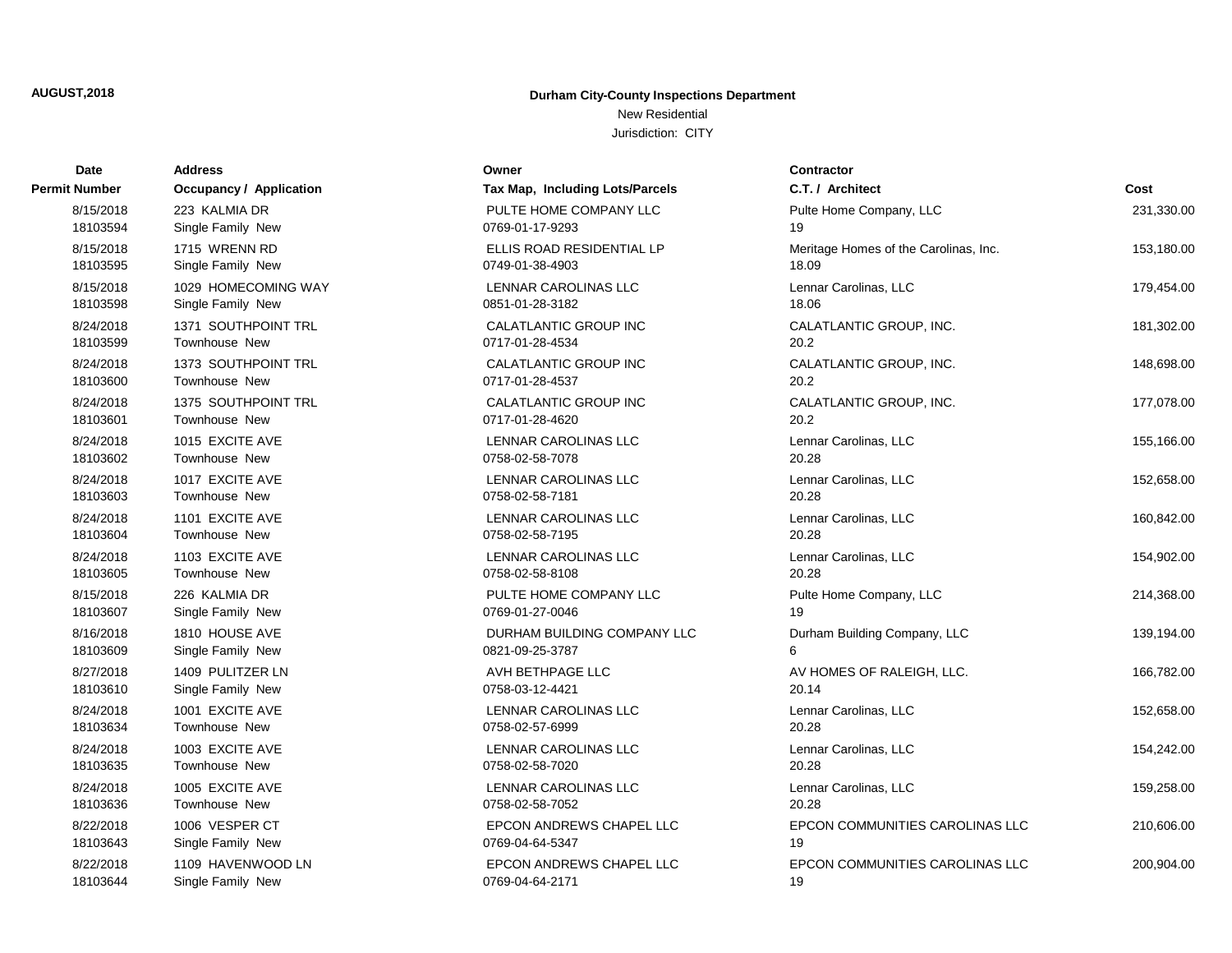New Residential

| Date                  | <b>Address</b>                        | Owner                                            | <b>Contractor</b>                          |            |
|-----------------------|---------------------------------------|--------------------------------------------------|--------------------------------------------|------------|
| Permit Number         | <b>Occupancy / Application</b>        | Tax Map, Including Lots/Parcels                  | C.T. / Architect                           | Cost       |
| 8/22/2018             | 1004 VESPER CT                        | EPCON ANDREWS CHAPEL LLC                         | EPCON COMMUNITIES CAROLINAS LLC            | 221,166.00 |
| 18103645              | Single Family New                     | 0769-04-64-5322                                  | 19                                         |            |
| 8/23/2018             | 904 ATTICUS WAY                       | AVH BETHPAGE LLC                                 | AV HOMES OF RALEIGH, LLC.                  | 133,584.00 |
| 18103650              | Single Family New                     | 0758-03-03-7556                                  | 20.28                                      |            |
| 8/29/2018             | 2744 OLD SUGAR RD                     | <b>REINHARDT CHARLES A JR</b>                    | Horizon Building Solutions, Inc.           | 331,790.00 |
| 18103651              | Single Family New                     | 0810-12-75-7689                                  | 20.07                                      |            |
| 8/23/2018             | 1309 TALBOT PL                        | ELLIS ROAD RESIDENTIAL LP                        | Meritage Homes of the Carolinas, Inc.      | 241,956.00 |
| 18103653              | Single Family New                     | 0840-03-20-4137                                  | 18.09                                      |            |
| 8/27/2018             | 1202 SOUTHPOINT TRL                   | 751 LLC                                          | CALATLANTIC GROUP, INC.                    | 182,490.00 |
| 18103657              | Townhouse New                         | 0717-01-19-7095                                  | 20.2                                       |            |
| 8/27/2018             | 1204 SOUTHPOINT TRL                   | CALATLANTIC GROUP INC                            | CALATLANTIC GROUP, INC.                    | 191,862.00 |
| 18103658              | <b>Townhouse New</b>                  | 0717-01-19-8002                                  | 20.2                                       |            |
| 8/27/2018             | 1206 SOUTHPOINT TRL                   | CALATLANTIC GROUP INC                            | CALATLANTIC GROUP, INC.                    | 158,862.00 |
| 18103659              | <b>Townhouse New</b>                  | 0717-01-19-8010                                  | 20.2                                       |            |
| 8/27/2018             | 1208 SOUTHPOINT TRL                   | <b>CALATLANTIC GROUP INC</b>                     | CALATLANTIC GROUP, INC.                    | 187,638.00 |
| 18103660              | <b>Townhouse New</b>                  | 0717-01-18-8927                                  | 20.2                                       |            |
| 8/23/2018             | 1037 HOMECOMING WAY                   | LENNAR CAROLINAS LLC                             | Lennar Carolinas, LLC                      | 160,842.00 |
| 18103669              | Single Family New                     | 0851-01-28-5222                                  | 18.06                                      |            |
| 8/23/2018             | 909 LIPPINCOTT RD                     | ELLIS ROAD RESIDENTIAL LP                        | Meritage Homes of the Carolinas, Inc.      | 214,038.00 |
| 18103679              | Single Family New                     | 0749-01-19-7822                                  | 18.09                                      |            |
| 8/30/2018<br>18103695 | 3237 STANFORD DR                      | <b>B WALLACE DESIGN &amp;</b><br>0810-95-23-5705 | WALLACE, B. DESIGN & CONSTRUCTION<br>20.07 | 190,000.00 |
|                       | Single Family New                     |                                                  |                                            |            |
| 8/31/2018<br>18103698 | 6 PREMIER CT<br>Single Family New     | <b>B WALLACE DESIGN &amp;</b><br>0739-01-08-7192 | WALLACE, B. DESIGN & CONSTRUCTION<br>20.26 | 251,328.00 |
|                       |                                       |                                                  |                                            |            |
| 8/28/2018<br>18103704 | 2748 WOODMONT DR<br>Single Family New | <b>G CRABTREE SPACES LLC</b><br>0823-18-21-7121  | Crabtree Spaces, LLC, G<br>17.05           | 186,000.00 |
| 8/29/2018             | 1403 CARRICKFERGUS CT                 | <b>HERNDON PARTNERS LLC</b>                      | THE DREES HOMES COMPANY                    | 207,174.00 |
| 18103709              | Single Family New                     | 0717-02-99-5492                                  | 20.2                                       |            |
| 8/28/2018             | 1016 MEADOW POND DR                   | M/I HOMES OF RALEIGH LLC                         | M/I HOMES OF RALEIGH LLC                   | 143,682.00 |
| 18103715              | Single Family New                     | 0769-04-62-2747                                  | 19                                         |            |
| 8/28/2018             | 905 N ELIZABETH ST                    | HUGHES MICHELE HELENE TRUSTEE                    | Michele Hughes                             | 3,800.00   |
| 18103718              | Single Family New                     | 0831-05-29-3148                                  | 9                                          |            |
| 8/28/2018             | 1030 STEINBECK DR                     | AVH BETHPAGE LLC                                 | AV HOMES OF RALEIGH, LLC.                  | 340,890.00 |
| 18103721              | Single Family New                     | 0758-03-05-6040                                  | 20.28                                      |            |
| 8/28/2018             | 1017 TALBOT PL                        | ELLIS ROAD RESIDENTIAL LP                        | Meritage Homes of the Carolinas, Inc.      | 245,322.00 |
| 18103723              | Single Family New                     | 0840-03-10-3120                                  | 18.09                                      |            |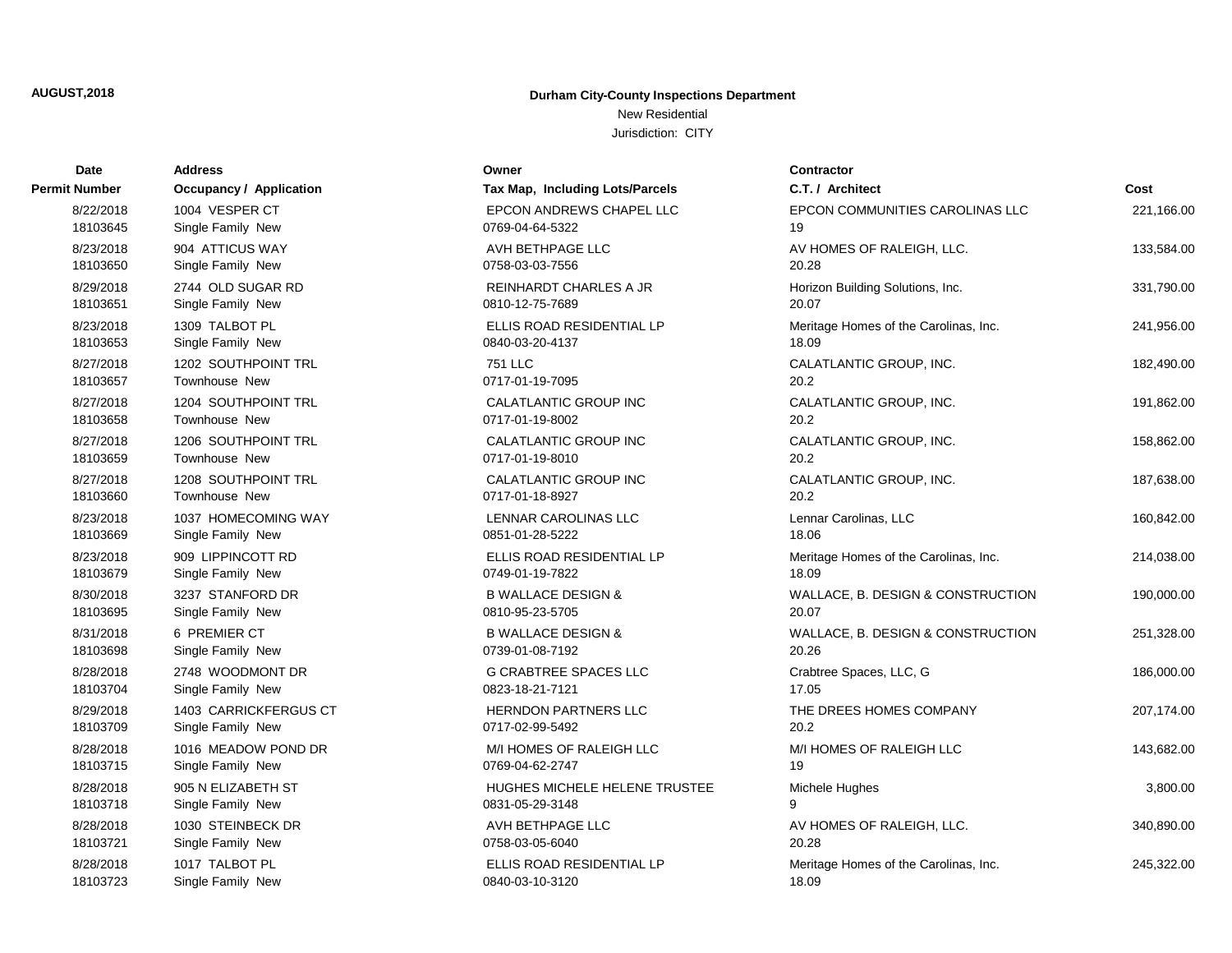New Residential

| Date                  | Address                          | Owner                                             | <b>Contractor</b>                          |            |
|-----------------------|----------------------------------|---------------------------------------------------|--------------------------------------------|------------|
| Permit Number         | <b>Occupancy / Application</b>   | Tax Map, Including Lots/Parcels                   | C.T. / Architect                           | Cost       |
| 8/29/2018             | 1035 HOMECOMING WAY              | LENNAR CAROLINAS LLC                              | Lennar Carolinas, LLC                      | 153,658.00 |
| 18103739              | Single Family New                | 0851-01-28-4280                                   | 18.06                                      |            |
| 8/28/2018             | 1007 MEADOW POND DR              | M/I HOMES OF RALEIGH LLC                          | M/I HOMES OF RALEIGH LLC                   | 181,896.00 |
| 18103756              | Single Family New                | 0769-04-62-0932                                   | 19                                         |            |
| 8/28/2018             | 521 JEROME RD                    | <b>B WALLACE DESIGN &amp;</b>                     | WALLACE, B. DESIGN & CONSTRUCTION          | 203,000.00 |
| 18103770              | Single Family New                | 0739-01-07-7861                                   | 20.26                                      |            |
| 8/29/2018             | 2119 FRONT ST                    | <b>FAIRVIEW LAND &amp; VENTURE II LLC</b>         | ROBUCK HOMES TRIANGLE, LLC                 | 219,170.00 |
| 18103775              | <b>Townhouse New</b>             | 0813-72-81-4311                                   | 17.05                                      |            |
| 8/29/2018             | 2121 FRONT ST                    | <b>FAIRVIEW LAND &amp; VENTURE II LLC</b>         | ROBUCK HOMES TRIANGLE, LLC                 | 246,960.00 |
| 18103776              | <b>Townhouse New</b>             | 0813-72-81-1586                                   | 17.05                                      |            |
| 8/29/2018<br>18103777 | 2123 FRONT ST<br>Townhouse New   | FAIRVIEW LAND & VENTURE II LLC<br>0813-72-81-0832 | ROBUCK HOMES TRIANGLE, LLC<br>17.05        | 246,400.00 |
| 8/29/2018             | 2125 FRONT ST                    |                                                   |                                            |            |
| 18103778              | <b>Townhouse New</b>             | FAIRVIEW LAND & VENTURE II LLC<br>0813-72-72-8170 | ROBUCK HOMES TRIANGLE, LLC<br>17.05        | 216,230.00 |
| 8/29/2018             | 1008 OLD EVERGREEN DR            | <b>VK MAGNOLIA LLC</b>                            | Ryan Homes and/or NV Homes NVR, Inc., T/A  | 112,464.00 |
| 18103780              | Single Family New                | 0833-01-39-3207                                   | 17.09                                      |            |
| 8/29/2018             | 1012 OLD EVERGREEN DR            | VK MAGNOLIA LLC                                   | Ryan Homes and/or NV Homes NVR, Inc., T/A  | 138,864.00 |
| 18103781              | Single Family New                | 0833-01-39-3177                                   | 17.09                                      |            |
| 8/28/2018             | 1011 TALBOT PL                   | ELLIS ROAD RESIDENTIAL LP                         | Meritage Homes of the Carolinas, Inc.      | 214,038.00 |
| 18103783              | Single Family New                | 0749-01-19-2975                                   | 18.09                                      |            |
| 8/29/2018             | 1014 OLD EVERGREEN DR            | <b>VK MAGNOLIA LLC</b>                            | Ryan Homes and/or NV Homes NVR, Inc., T/A  | 138,864.00 |
| 18103786              | Single Family New                | 0833-01-39-4112                                   | 17.09                                      |            |
| 8/29/2018             | 1010 OLD EVERGREEN DR            | <b>VK MAGNOLIA LLC</b>                            | Ryan Homes and/or NV Homes NVR, Inc., T/A  | 173,778.00 |
| 18103790              | Single Family New                | 0833-01-39-3231                                   | 17.09                                      |            |
| 8/30/2018             | 219 KALMIA DR                    | PULTE HOME COMPANY LLC                            | Pulte Home Company, LLC                    | 171,732.00 |
| 18103791              | Single Family New                | 0769-01-17-8292                                   | 19                                         |            |
| 8/30/2018             | 1015 FITCHIE PL                  | ELLIS ROAD RESIDENTIAL LP                         | Ashton Raleigh Residential L.L.C.          | 132,565.00 |
| 18103793              | <b>Townhouse New</b>             | 0749-01-19-3038                                   | 18.09                                      |            |
| 8/30/2018             | 1017 FITCHIE PL                  | ELLIS ROAD RESIDENTIAL LP                         | Ashton Raleigh Residential L.L.C.          | 142,135.00 |
| 18103806              | Townhouse New                    | 0749-01-19-3046                                   | 18.09                                      |            |
| 8/30/2018<br>18103807 | 1013 FITCHIE PL<br>Townhouse New | ELLIS ROAD RESIDENTIAL LP<br>0749-01-19-3130      | Ashton Raleigh Residential L.L.C.<br>18.09 | 142,135.00 |
|                       |                                  |                                                   |                                            |            |
| 8/30/2018<br>18103808 | 1019 FITCHIE PL<br>Townhouse New | ELLIS ROAD RESIDENTIAL LP<br>0749-01-19-3044      | Ashton Raleigh Residential L.L.C.<br>18.09 | 132,562.00 |
| 8/30/2018             | 1011 FITCHIE PL                  | ELLIS ROAD RESIDENTIAL LP                         | Ashton Raleigh Residential L.L.C.          | 184,536.00 |
| 18103810              | Townhouse New                    | 0749-01-19-3122                                   | 18.09                                      |            |
|                       |                                  |                                                   |                                            |            |